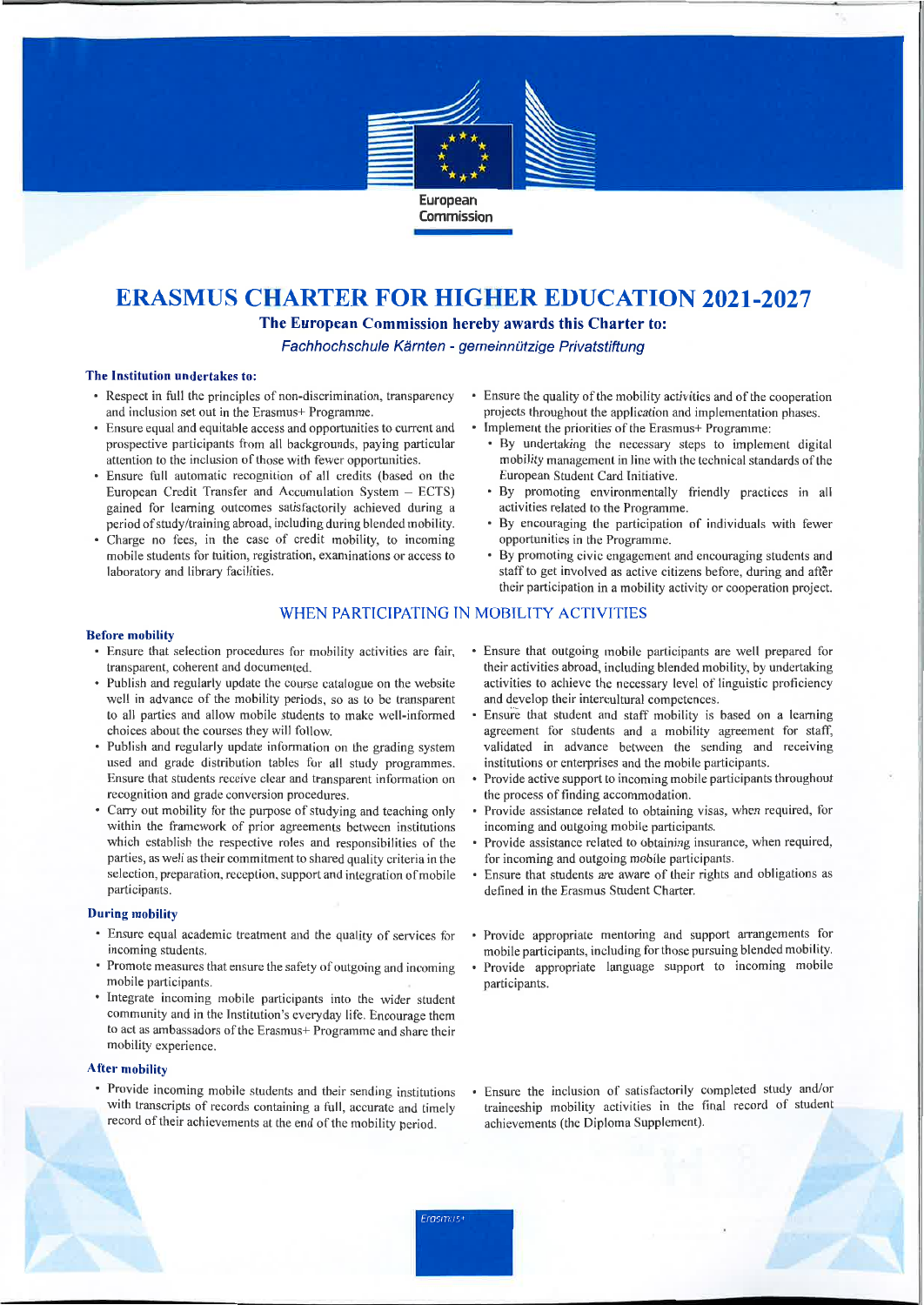- . Ensure that all ECTS credits gained for leaming outcomes satisfactorily achieved during a period of study/training abroad, including during blended mobility, are fully and automatically recognised as agreed in the leaming agreement and confirmed by the transcript of records/traineeship certificate; transfer those credits without delay into the student's records, count them towards the student's degree without any additional work or assessment of the student and make them traceable in the student's transcript of records and the Diploma Supplement.
- Encourage and support mobile participants upon return to act as ambassadors of the Erasmus+ Programme, promote the benefits of mobility and actively engage in building alumni communities.
- . Ensure that staff is given recognition for their teaching and training activities undertaken during the mobitity period, based on a mobility agreement and in line with the institutional strategy.

## WHEN PARTICIPATING IN EUROPEAN AND INTERNATIONAL COOPERATION PROJECTS

- . Ensure that cooperation activities contribute towards the fuIfilment of the institutional strategy.
- . Promote the opportunities offered by the cooperation projects and provide relevant support to staff and students interested in participating in these activities throughout the application and implementation phase.
- Ensure that cooperation activities lead to sustainable outcomes and that their impact benefits all partners.
- Encourage peer-learning activities and exploit the results of the projects in a way that will maximise their impact on individuals. other participating institutions and the wider academic community.

#### FOR THE PURPOSES OF IMPLEMENTATION AND MONITORING

- . Ensure that the long-term institutional strategy and its relevance to the objectives and priorities of the Erasmus+ Programme are described in the Erasmus Policy Statement.
- . Ensure that the principles of the Charter are well communicated and are applied by staff at all levels of the Institution.
- . Make use of the ECHE Guidelines and of the ECHE Self-assessment to ensure the full implementation of the principles of this Charter.
- Regularly promote activities supported by the Erasmus+ Programme, along with their results.
- . Display this Charter and the related Erastnus Policy Statement prominently on the Institution's website and on all other relevant channels.

The Institution acknowledges that the implementation of the Charter will be monitored by the Erasmus\* National Agency and that the violation of any of the above principles and commilments may lead to its withdrawal by the European Commission.



ature of the Legal Representative your

\*s